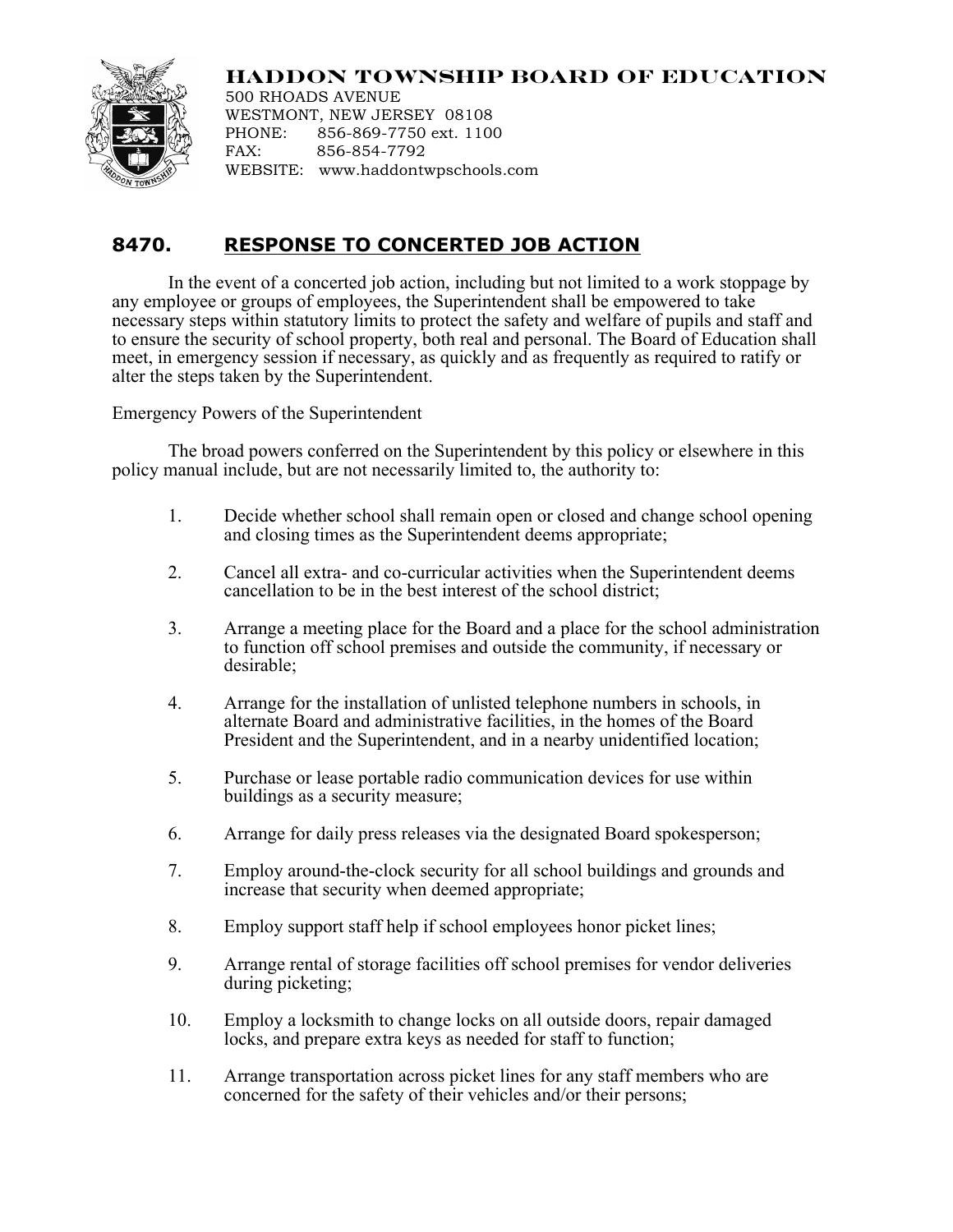- 12. Establish an identification system that will ensure that only authorized personnel can enter school buildings;
- 13. Establish emergency working hours for administrative, supervisory, custodial, and office staff as necessary to ensure that certain district buildings are secured;
- 14. Expend moneys to communicate to pupils, parent(s) or legal guardian(s), and the community at large the day-to-day circumstances of the work stoppage and to issue special instructions to pupils;
- 15. Withhold paychecks from striking employees, in accordance with this policy;
- 16. Advise nonworking employees and all other employees of the status of the work stoppage, decisions of the Board, decisions of the courts, if any;
- 17. Issue special directives and notices to nonworking employees and other employees;
- 18. Accept assistance from volunteers as needed;
- 19. Alter the educational program as required to cope with an emergency situation;
- 20. Cancel leaves of absence for the duration of the emergency;
- 21. Purchase food for personnel forced to remain in school buildings during any emergency and for those who are involved in extended negotiations sessions;
- 22. Institute criminal prosecution of any individual apprehended or witnessed in the act or suspected of causing damage to school equipment, supplies, facilities, vehicles, or grounds;
- 23. Remove vital communication equipment such as postage meters, typewriters, computers, word processors, addressing devices, photocopiers, and duplicating machines from school premises to an alternate site and place such communication equipment under around-the-clock security;
- 24. Establish a special internal and external communication and documentation system for events occurring at each facility during a job action; and
- 25. Take such other emergency steps as the Superintendent deems necessary and expedient to protect the safety and welfare of staff and pupils and the integrity of the school district.

The Superintendent shall report promptly to the Board all emergency actions taken pursuant to this policy.

Emergency Board Policies

The following emergency policies of the Board of Education shall apply:

1. All usual policy adoption and revision procedures shall be suspended for the duration and the policy may be adopted, revised, or rescinded at any regular or special meeting of the Board;